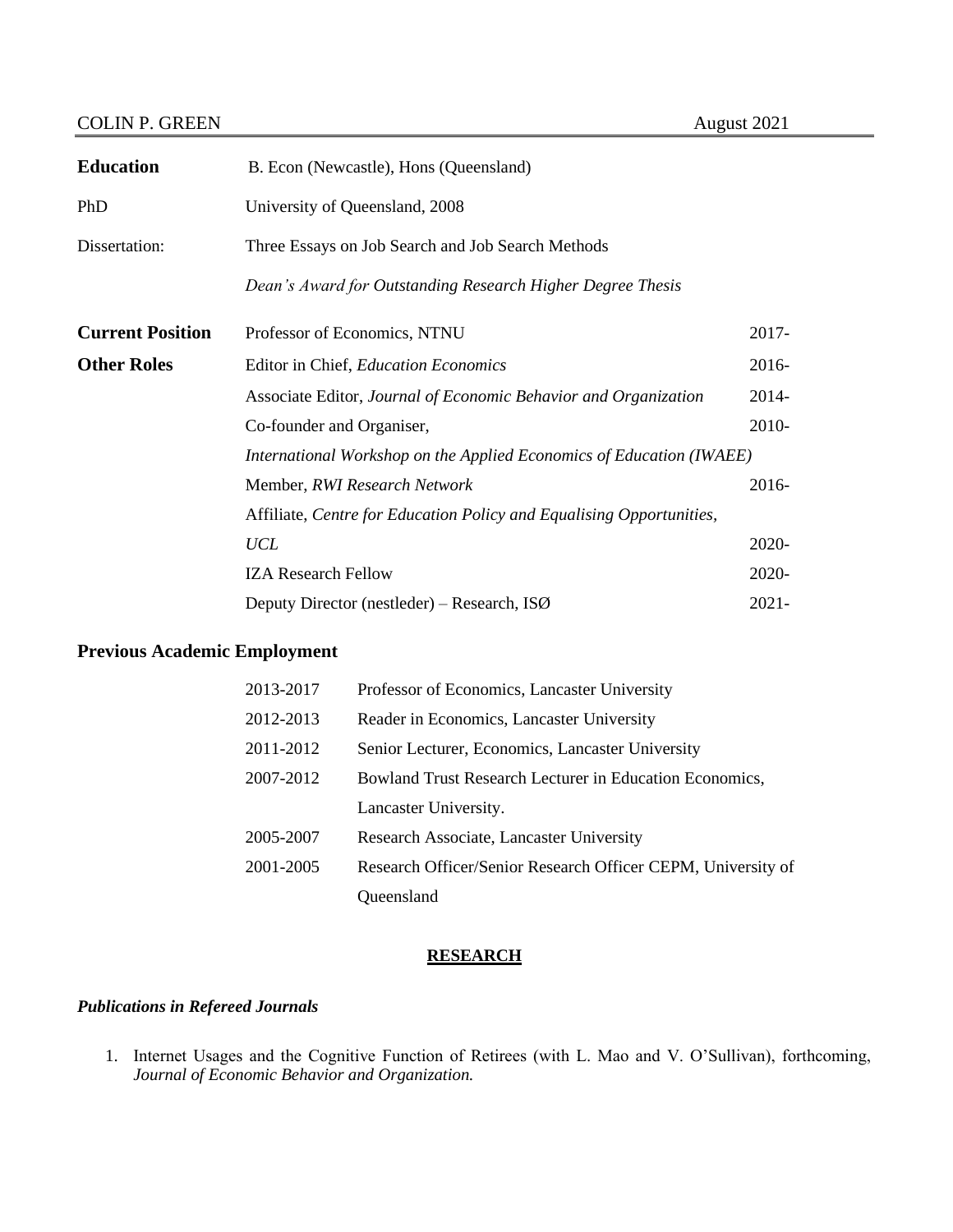- 2. Trade Unions and the Wellbeing of Workers (with D. Blanchflower and A. Bryson), forthcoming, *British Journal of Industrial Relations.*
- 3. Are Estimates of Non-Standard Employment Wage Penalties Robust to Different Wage Measures? The Case of Zero Hours Contracts in the UK (with E. Farina and D. McVicar), forthcoming, *Industrial Relations.*
- 4. 'Employer Size and Hierarchy: Evidence from Britain" (with J. Heywood and N. Theodoropolous), *Economica,* **88**, 671-696, 2021
- 5. 'The Long-Term Impact of Social Health Insurance on Rural Populations" (with B.Hollingsworth and M. Yang), forthcoming, *European Journal of Health Economics*, **22**, 473-483, 2021
- 6. 'The Influence of Performance Pay on Alcohol and Drug Use' (with B. Artz and J.Heywood), *forthcoming, Journal of Population Economics,* **34**, 969-1002, 2021.
- 7. 'Performance Pay and Assortative Matching' (with K. Bender and J.Heywood) *Scottish Journal of Political Economy,* 2021
- 8. 'Did the London Congestion Charge Reduce Pollution?' (with J. Heywood and M. Navarro)*, Regional Science and Urban Economics,* **84***,* 2020.
- 9. 'Zero Hours Contracts and Their Growth' (with E. Farina and D. McVicar) *forthcoming, British Journal of Industrial Relations*, **58**, 507-531, 2020.
- 10. 'Long-run Patterns of Labour Market Polarisation: Evidence from German Micro Data' (with R. Bachmann and M. Cim), *British Journal of Industrial Relations,* **57**, 350-376, 2019.
- 11. *'*The Effect of Far Right Parties on the Location Choice of Immigrants: Evidence from Lega Nord Mayors' (with E. Bracco, M. De Paola and V. Scoppa), *Journal of Public Economics,* **166**, *12-26*, 2018.
- 12. 'Female Directors, board committees and firm performance' (with S.Homroy) *European Economic Review,*  **102**, 19-38, 2018.
- 13. 'Paradox Lost? The Disappearing Female Job Satisfaction Premium' (with J.S.Heywood, P.Kler and G.Leeves), *British Journal of Industrial Relations,* **56**, 484-502, 2018.
- 14. `The Effect of Permanent Employment on Absenteeism: Evidence from Labor Reform in Spain' (with I. Garcia and M. Navarro), *Industrial and Labor Relations Review*, **71,** 525-49, 2018.
- 15. 'Do Dominant Firms Provide More Training?' (with C. Bilankos, J Heywood and N. Theodoropolous), *Journal of Economics and Management Strategy*, **26**, 67-95, 2017.
- 16. 'Share Capitalism and Worker Wellbeing' (with A.Bryson, A. Clark and R. Freeman) *Labour Economics*, **42**, 151-158, 2016.
- 17. 'Don't Forget the Gravy: The Complementarity of Bonuses and Time Rates.', (with J.S.Heywood), *Industrial Relations*, **55**, 490-513, 2016.
- 18. `Traffic Accidents and the London Congestion Charge' (with J. Heywood and M. Navarro), *Journal of Public Economics,* **133**, 11-22, 2016.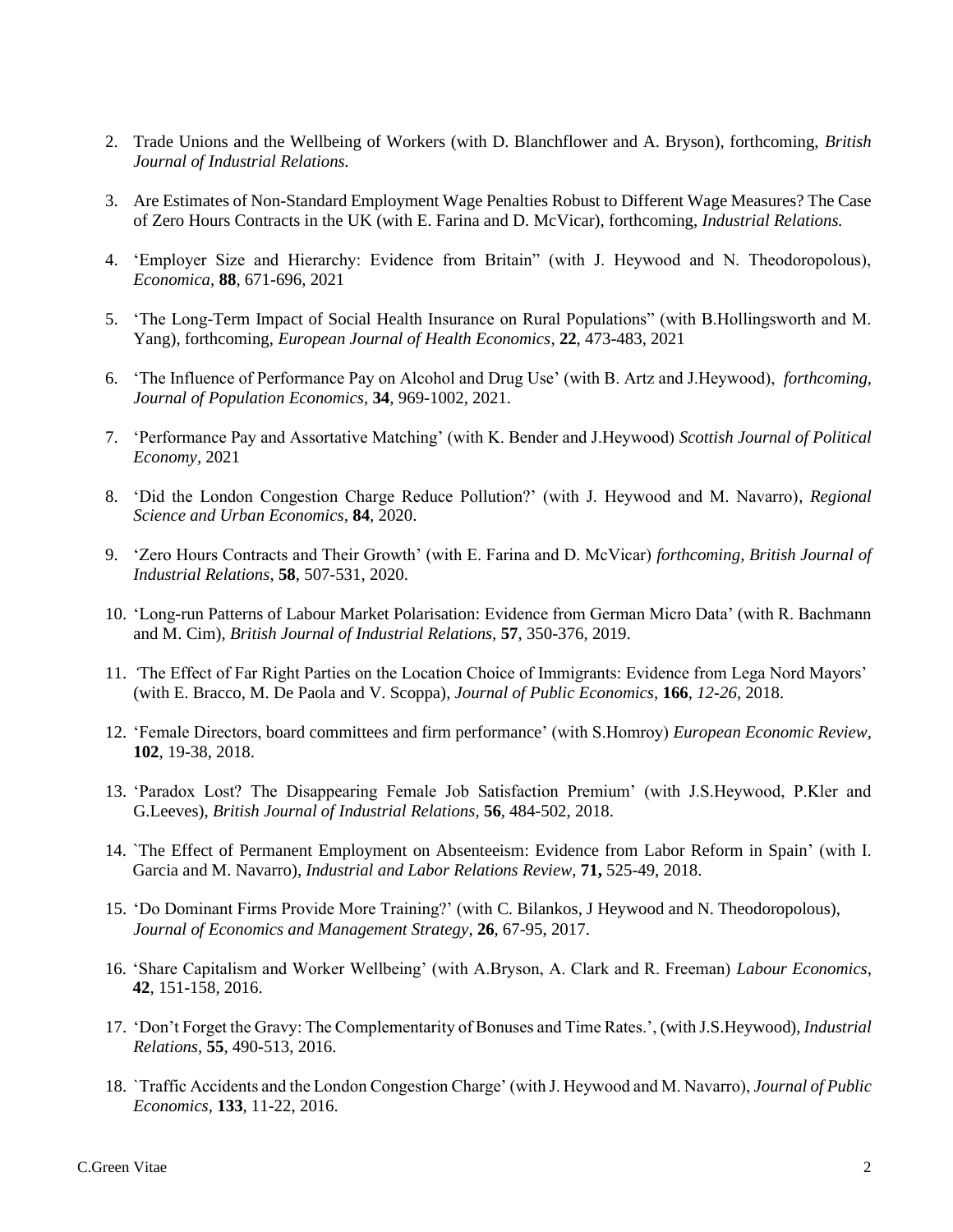- 19. `Play Hard, Shirk Hard? The Effect of Bar Hours Regulation on Absence' (with M. Navarro), *Oxford Bulletin of Economics and Statistics*, **78**, 248-264, 2016.
- 20. 'Long Lasting Differences in Social Capital: Evidence from a Unique Immigration Event in Italy' (with E.Bracco and M. De Paola). *Journal of Economic Behavior and Organization,* **120***,* 160-173, 2015.
- 21. 'Dissatisfied Union Workers: Sorting Revisited' (with J.S. Heywood). *British Journal of Industrial Relations,* **53**: 580-600, 2015.
- 22. `Gender wage gaps within a public sector: Evidence from personnel data' (with S.Bradley and J.Mangan), *Manchester School,* **83**, 379-397, 2015.
- 23. 'Rank-order Tournaments, Probability of Winning and Investing in Talent: Evidence from Champions League Qualifying Rules', (with F. Lozano and R. Simmons), *NIESR Review*, **232**: R30-R40, 2015.
- 24. `Did Liberalising English Bar Hours Cause Traffic Accidents?' (with J Heywood and M. Navarro), *Journal of Health Economics* **35**, 189-198, 2014.
- 25. `Performance Pay and Ethnic Wage Differences in Britain', (with J.Heywood and N. Theodoropolous). *Oxford Economic Papers,* **66**, 798-823, 2014.
- 26. `Employment Protection, Threat and Incentive Effects on Worker Effort.` (with S.Bradley and G. Leeves). *British Journal of Industrial Relations*, **52**, 333-358, 2014 .
- 27. "School Choice and Student Wellbeing" (with M. Navarro, D. Ximenez-de-Embun and M. Mancebon), *Economics of Education Review*, **38**, 138-150, 2014.
- 28. `Job Security, Financial Security and Worker Wellbeing: New Evidence on the Effects of Flexible Employment', (with G. Leeves), *Scottish Journal of Political Economy*, **60**, 121-230, 2013.
- 29. `Does Raising The School Leaving Age Reduce Teacher Effort? Evidence from a Policy Experiment' (with M. Navarro Paniagua), *Economic Inquiry,* **50**, 1018-1030, 2012.
- 30. `Piece Rates and Injury. Does Survey Evidence Support Adam Smith?' *Journal of Population Economics,*  **25**, pp. 569-90, 2012. (with K. Bender and J.S. Heywood).
- 31. `Short Term Gain, Long Term Pain. Informal Job Search Methods and Post-Displacement Outcomes.' *Journal of Labor Research*, **33**, 337-52, 2012.
- 32. `The Effect of Relative Wages and External Shocks on Quits and Separations from the Public Sector' *Economic Record*, **88**, 243-61, 2012. (with S.Bradley and J. Mangan)
- 33. `Profit Sharing, Separation and Training', *British Journal of Industrial Relations*, **49**, pp. 623–642, 2011, (with J.S. Heywood).
- 34. `Flexible Contracts and Subjective Wellbeing.' *Economic Inquiry*, **49**, pp.716-729, 2011, (with J.S. Heywood).
- 35. `Profit Sharing and the Quality of Relations with the Boss', *Labour Economics*, **17**(5), pp.859-867, 2010.(with J.S. Heywood).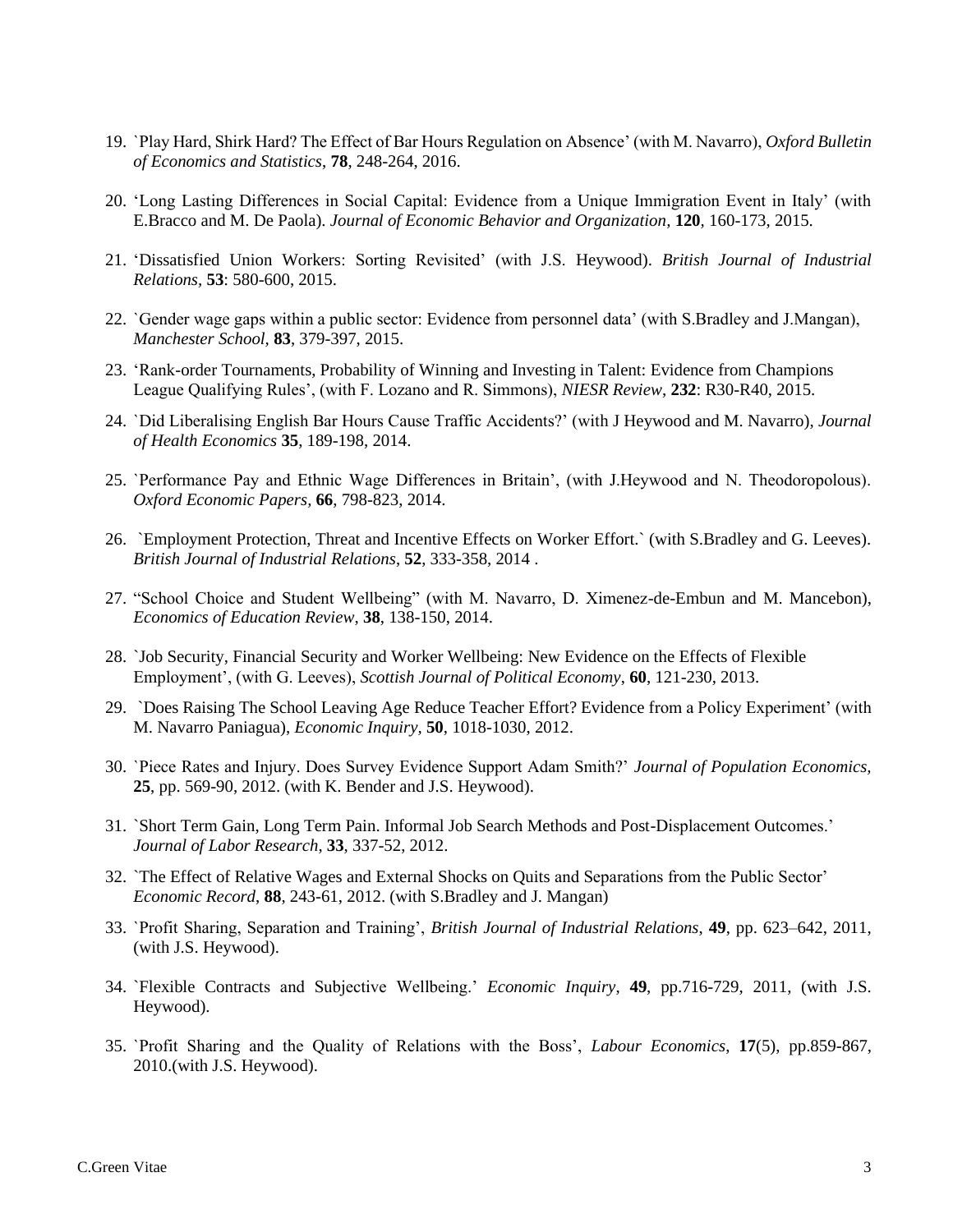- 36. `Flexible Contract Workers in Inferior Jobs: Reappraising the Evidence.' *British Journal of Industrial Relations*, **48**(3), pp. 605-629. 2010 (with P. Kler and G. Leeves).
- 37. `Does Performance Pay Increase Job Satisfaction?' *Economica,* **75** (300), 710-728, 2008. (with J.S. Heywood).
- 38. 'Worker Absence and Shirking: Evidence from matched Teacher-School Data' *Labour Economics,* **14** (3), pp. 319-334, 2007 (with S.Bradley and G.Leeves).
- 39. `The Magnitude of Educational Disadvantage Amongst Indigeneous Minority Groups in Australia'. *Journal of Population Economics,* Symposium on Ethnic and Racial Communities, **20**(3), pp. 547-569, 2007. (with S.Bradley, M.Draca and G. Leeves).
- 40. 'Immigrant Overeducation: Evidence from Recent Arrivals to Australia.' *Economics of Education Review,*  **26**(4), pp. 420-432, 2007. (with P. Kler and G.Leeves).
- 41. 'The Incidence and Intensity of Employer Funded Training: Australian Evidence on the Impact of Flexible Work', *Scottish Journal of Political Economy,* **51**(5). 2004. (with M.Draca)
- 42. 'Spatial Inequality in the Australian Youth Labour Market: The Role of Neighbourhood Composition', *Regional Studies* **37**(1), pp. 15-25, 2004. (with D. Andrews and J.Mangan).
- 43. 'Casual Employment and Internal Labour Markets', *Manchester School* **72**(5), pp.658-676, 2004. (with G.Leeves).
- 44. "School Performance in Australia: Is There a Role for Quasi‐Markets?." *Australian Economic Review* 37.3 (2004): 271-286. (with S. Bradley and M.Draca)
- 45. 'The Incidence and Consequence of Worker Displacement in Australia', *Australian Economic Papers,*  **42**(3), pp. 316-331, 2003. (with G.Leeves)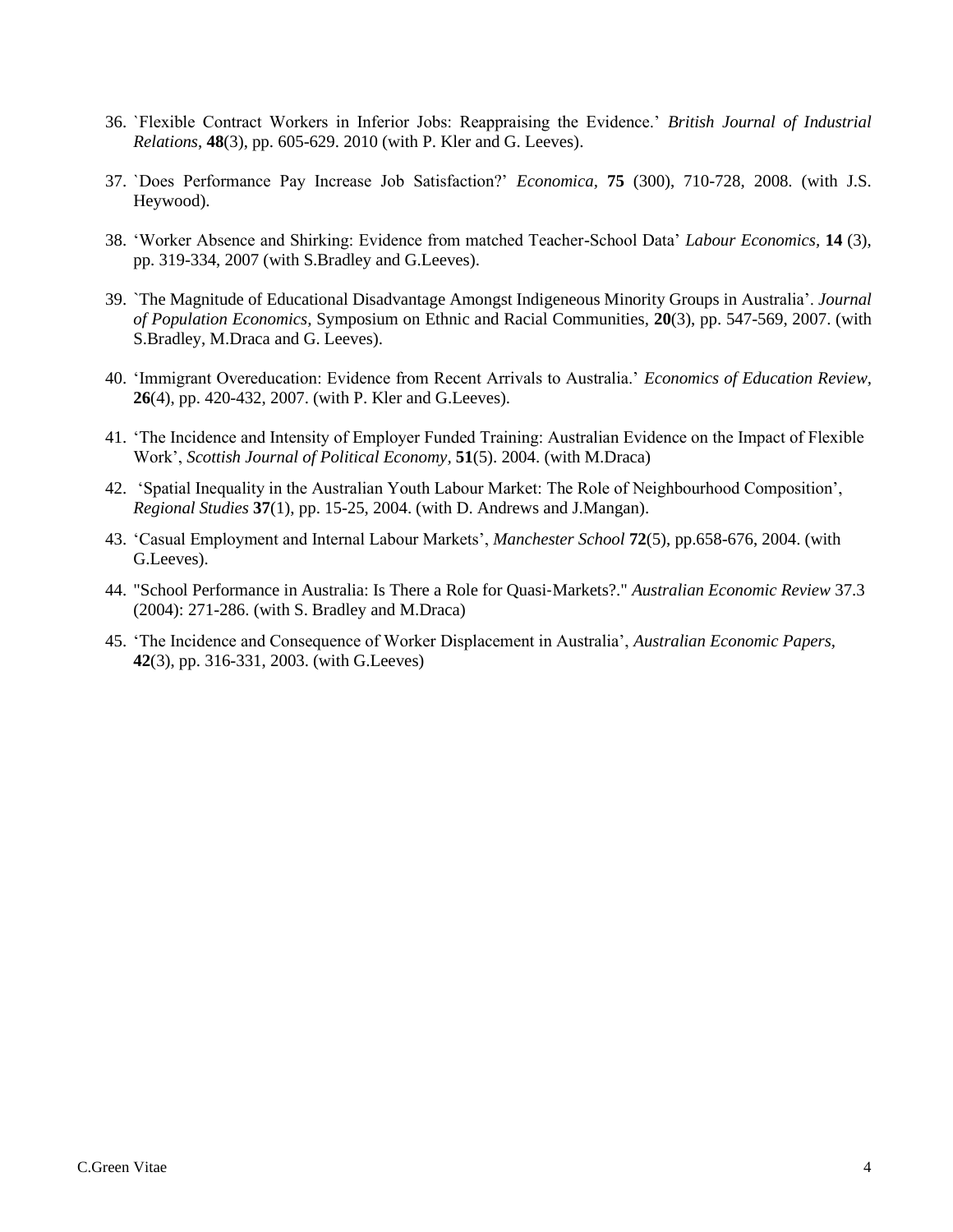#### *Selected Books, Conference Papers, Monographs, Book Chapters and Discussion Papers etc*

- 1. The Economics of Education: A Comprehensive Review (co-edited with S.Bradley) 2<sup>nd</sup> Edition, 2020
- 2. 'Does Increasing Female Representation on Corporate Boards Affect Firm Financial Performance?*'*, *Samfunnsøkonomen*, 102(19):81, 2018.
- 3. `The English Disease: Has Football Hooliganism been Eliminated or Just Displaced?' (with R. Simmons) in P. Rodriguez, S. Kesenne and R. Koning (eds) *Sports and Competition*, Edward Elgar, 2015.
- 4. `Economies of Scale and Mergers in Higher Education', (with G. Johnes) in J. Huisman, K.H. Mok, C. Morphew and M.Tight (eds), *International Handbook of Higher Education*, Routledge, 2009.
- 5. `Immigrant Overeducation: Evidence from Recent Arrivals to Australia', (with P.Kler and G.Leeves) *Proceedings of the Australian Conference of Economists*, 2005 [ISBN 07340 26080].
- 6. 'Human Capital Investment in Australia". (with M.Draca and J.Foster) in M.Draca, C.Smith and C.Williams (eds) *Productivity and Regional Economic Performance in Australia.* OESR: Brisbane, 2003.
- 7. 'Neighbourhood Effects and Community Spillovers in the Australian Youth Labour Market' (with D. Andrews and J. Mangan), *LSAY Research Report no. 24*, Australian Council of Educational Research 2002.

### *Selected Working Papers:*

- *1.* 'Bringing Connections Onboard: The Value of Political Influence' (with S.Homroy), *revise and resubmit*
- *2.* 'Beauty, Popularity and Adolescent Risky Behaviour' (with L.Wilson and A. Zhang)
- *3.* 'The Spillover of Anti-Immigration Politics to the Schoolyard' (with E. Bracco, M, De Paolo and V. Scoppa) *revise and resubmit*
- *4.* 'Refugees and the Educational Attainment of Natives' (with J.M. Iversen), *under review*

### *Selected Work in Progress:*

- 1. 'Health and the Business Cycle: Evidence from the UK' (with G. Brunello and M. Navarro)
- 2. 'I Still Know What You (did not) Do Last Summer: The Disappearance of the American Vacation' (with F.Lozano and M. Navarro)

### *Selected Press and Popular Coverage*

Bonus Plans `add to job satisfaction', September 9<sup>th</sup> 2007, *Sunday Times;* `Bonuses are Tricky For Teachers', January 20th 2008, *Sunday Times*, quoted expert; `Teachers' Sickness Rates `Adjust''*,* August 10th 2007, *BBC Online*. `Job Loss and Scarring', *Independent*, 28<sup>th</sup> March 2010; `Are Flexible Jobs Really Less Attractive?", Personnel Today 8<sup>th</sup> November 2010, `Women Feel Pressure from Profit-Sharing Schemes' *The Telegraph* 20th December 2010, `Part-Time Jobs are Not Necessarily Bad' *HR Magazine* 22nd February 2010. 'Raising the School Leaving Age Will Make Teachers Ill' *Guardian* 21st September 2011. `Extended Drinking Hours Fuel Absenteeism' *Personnel Today* 25th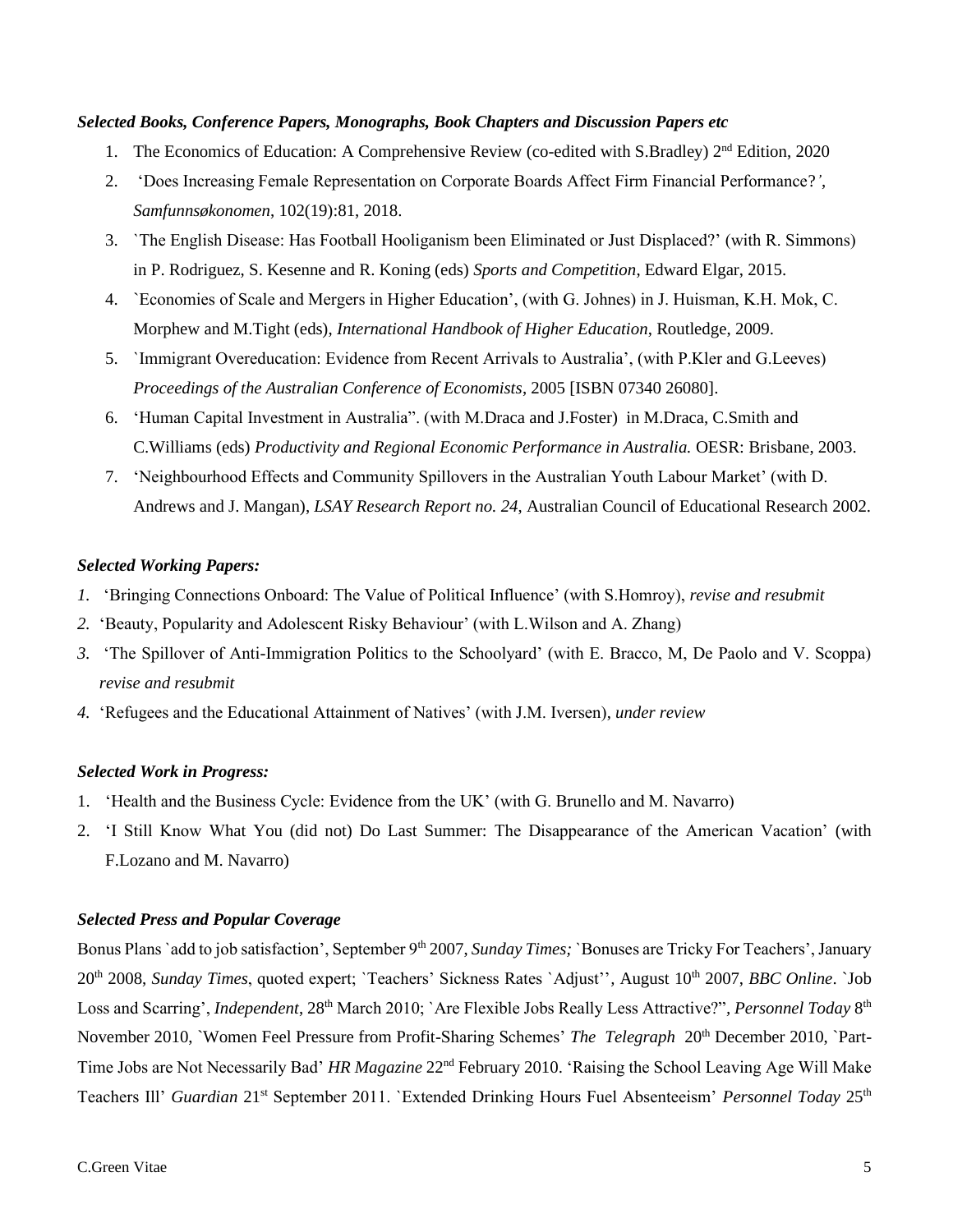October 2011. `All Day Drinking Brings 670,000 Surge in `Sickies', *Daily Mail*, 25<sup>th</sup> October 2011. 'Continental-Style Drinking Hours Leave Economic Hangover' *The Telegraph* April 2013. '24 Hour Drinking Linked to Rise in Work Absences' *The Independent* April 2013. '24-Hour Drink Law Blamed for Surge in Sick Days', *Daily Mail* April 2013. 'Employees Miss Work, Come in Late if Bars Stay Open Later'*, Huffington Post* April 2013. 'Late Night Drink Laws Saved Many Young Lives', *The Times* August 19 2013. 'Bonus Gravy on Top', *HR Review*, May 27<sup>th</sup>, 2014. 'London Congestion Charge Drives Fall in Traffic Accidents', *Financial Times*, October 12<sup>th</sup>, 2014. 'Congestion Charge Has Made Roads Safer', *Times*, October 14<sup>th</sup>, 2014. 'London's Congestion Charge Increases Speed and Saves Lives', The Conversation, November 3<sup>rd</sup>. 'Congestion charge has led to dramatic fall in accidents in London', *The Observer* March 7<sup>th</sup>, 2015; 'London's Congestion Pricing Plan is Saving Lives', *WIRED* March 10<sup>th</sup>, 2015; 'How British 'café culture' drinks revolution ended in failure, *Guardian* March 20<sup>th</sup>, 2016; 'Women's Job Satisfaction Drop to Same Level as Men', *The Scotsman*, June 10 2016. 'Female Directors, Board Committees and Firm Performance' *Harvard Law School Forum on Corporate Governance and Financial Regulation* December 2016. 'Happiness Tells Us More About Britain than GDP, *The Times*, January 26<sup>th</sup> 2018. 'Congestion Charge Increases Diesel Pollution Levels', *The Times*, March 26<sup>th</sup> 2018. 'MPs and Outside Business Interests' *LSE Politics and Policy Blog,* July 2020; Vision Zero Lessons from London's Congestion Toll, October 2020;

#### **External Presentations**

| 2005-2006 | Ethnicity and Education Conference, CMPO Bristol University; Scottish Economic Society, Annual |
|-----------|------------------------------------------------------------------------------------------------|
|           | Conference, Perth;                                                                             |
| 2007      | European Association of Labour Economics, Oslo; Scottish Economic Society, Annual Conference,  |
|           | Perth; Australasian Meeting of the Econometric Society, Queensland.                            |
| 2008      | Society of Labour Economists, Columbia University; Scottish Economic Society, Annual           |
|           | Conference, Perth; Workplace and Employment Group Conference, Sheffield; European Association  |
|           | of Labour Economics, Amsterdam. University of Wisconsin-Milwaukee Economics Department.        |
| 2009      | Scottish Economic Society, Workplace and Employment Group, Nottingham; European Association    |
|           | of Labour Economics, Tallinn. University of Melbourne Economics Department; RWI Essen;         |
|           | University of Sheffield Economics Department;                                                  |
| 2010      | Royal Economic Society, Surrey; Scottish Economic Society; European Society of Population      |
|           | Economists, Essen; Joint EALE/SOLE meeting, London. Workplace and Employment Group,            |
|           | Bristol; Workshop on Work and Wellbeing, University of Dundee School of Economic Studies;      |
|           | <b>Cyprus University Economics Department</b>                                                  |
| 2011      | Scottish Economic Society; Workplace and Employment Group, Sheffield; Aberdeen University      |
|           | Economics Department; University of Wisconsin-Milwaukee Economics Department.                  |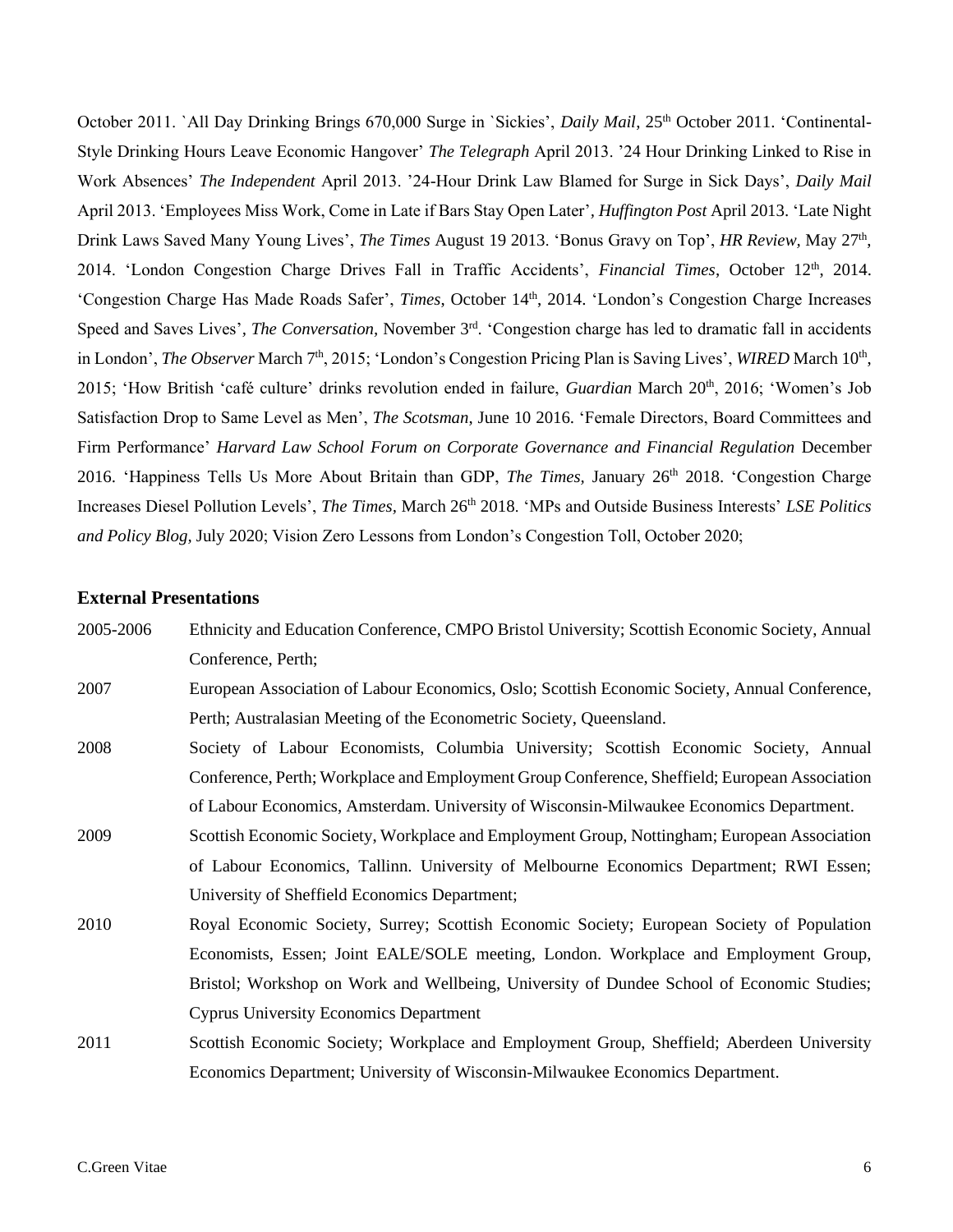- 2012 IZA 4<sup>th</sup> AMERB, Istanbul, 11<sup>th</sup> IZA/SOLE Transatlantic Meeting. RWI-ESSEN: Scottish Economic Society, European Association of Labour Economics (EALE).
- 2013 Scottish Economic Society Meetings; Beyond Wages Workshop, British Academy; SIRE Performance Related Pay Workshop, University of Aberdeen. WPEG, Sheffield. Kings College London.
- 2014 Scottish Economic Society; Society of Labor Economists Meetings; NIESR ESRC Workshop on Performance Pay; WPEG, Sheffield. "What is the Effect of Alcohol Availability", Public Lecture, University of Wollongong; RWI Essen; Queens University, Belfast.
- 2015 Royal Economic Society Meetings; Colloquium on Personnel Economics, Vienna; Scottish Economic Society; Joint EALE/SOLE meetings, Montreal. Kellogg College, Oxford; University of Wollongong; Melbourne Institute, University of Melbourne; University of Padua; RWI-Essen; Maastricht University.
- 2016 University of Newcastle (Health), University of Newcastle (Economics); Royal Economic Society Meetings; Scottish Economic Society Meetings; University of Wisconsin-Milwaukee; NTNU, Trondheim; Geary Institute, UCD; Hamburg University; Queen Mary University;
- 2017 NTNU; COPE 2017, Zurich; University of Cyprus; LEER Conference, Leuven 2017 (keynote); Scottish Economic Society Meetings; WPEG 2017; Cardiff University.
- 2018 COPE 2018, Munich; Royal Economic Society Meetings, University of Sussex; Scottish Economic Society Annual Meetings; Gender and Career Progression Conference, Bank of England (Discussant); 9<sup>th</sup> IWAEE Conference; University of Groningen
- 2019 Statistics Norway; COPE 2019; Scottish Economic Society Annual Meetings; Bristol University; University of Mainz; RWI; Queens University Belfast; EALE 2019.
- 2020 EAERE (online), Frisch Senteret (online), Economics and Politics at Paris Workshop (online),

2021 Scottish Economic Society Meetings (online); EALE 2021 (online)

### **Selected Academic Visits**

School of Economics, University of Queensland, May 2009; August 2011. Economics Department, University of Wisconsin-Milwaukee, September 2009; September 2011. University of Paderborn, June 2009. Pomona College, September 2011. RWI Essen, July 2012; November 2014. University of Wollongong, July-September 2015. CEP, Feb 2019.

### **Competitive Research Grants Received**

1. Zero Hours Contracts: Characteristics, Prevalence and Impacts on Workers (with Duncan McVicar), *Leverhulme Foundation*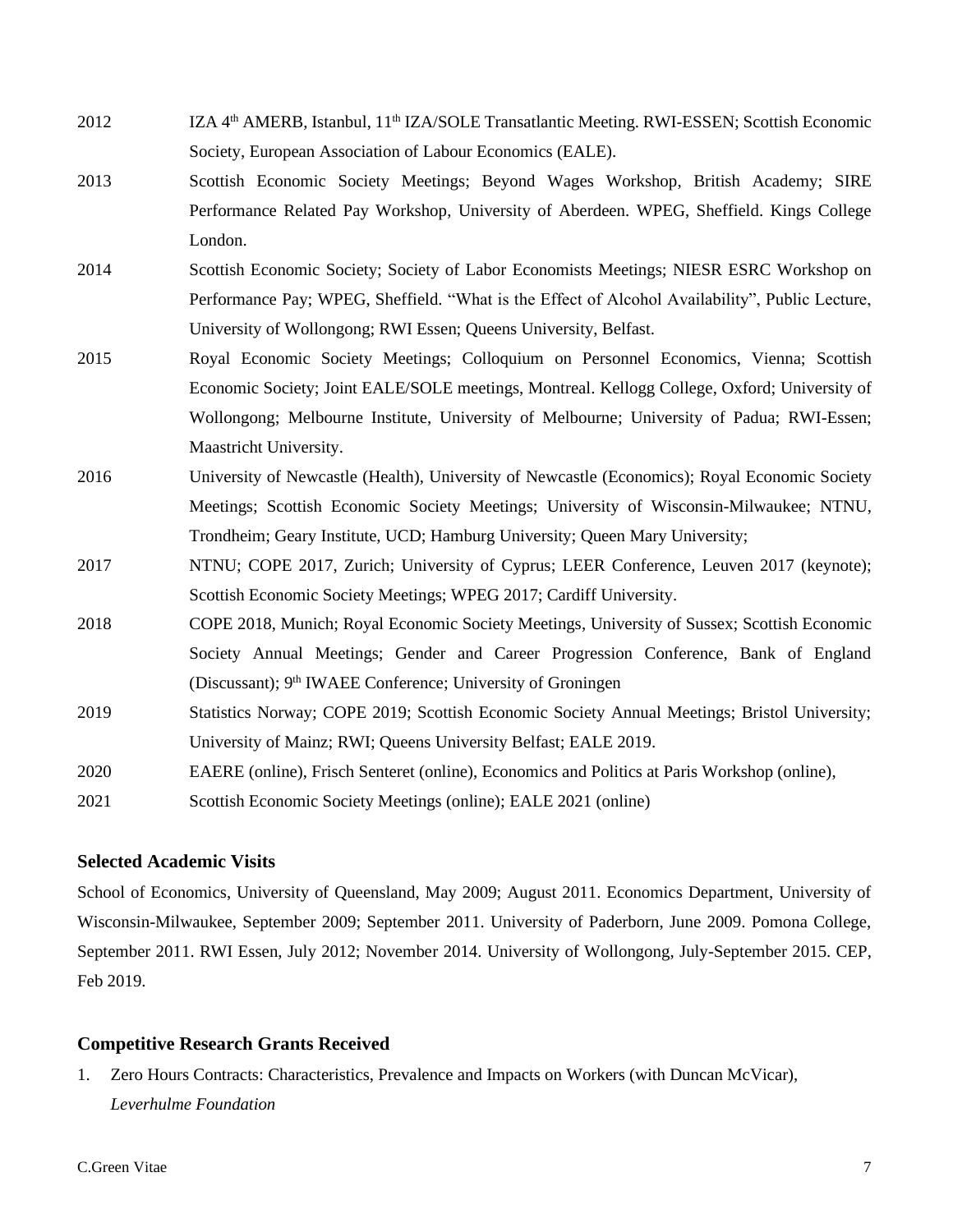- 2. The Long-Run Effects of Labour Market Polarization in Germany (with R. Bachmann), *Bertelsmann Foundation*
- 3. Vice-Chancellors International Scholars Award, *University of Wollongong*
- 4. ESRC Case Phd Studentship, Absenteeism and Public Policy (with M. Navarro) September 2012-2014.
- 5. "Does Performance Related Pay Increase Job Satisfaction? A Cross-Country Analysis of the European Union." Lancaster University Small Grant, 2009
- 6. "Does Profit Sharing Improve Co-operation and Attitudes to Co-Workers?, LUMS Pump Priming Grant, 2008.
- 7. "Has the Specialist Schools Initiative Improved Student Outcomes?" (with S.Bradley and J.Taylor), Nuffield Foundation, 2007
- 8. "Indigenous Educational Underperformance. (with G.Leeves and S. Bradley), UQ Research Development Grant 2005, University of Queensland
- 9. "The Determinants of Teacher Turnover: Evidence from a Matched Teacher-to-School Micro Data Set." (with G.Leeves and S. Bradley), UQ Research Development Grant 2004, University of Queensland
- 10. "Public Sector Labour Markets: Preliminary Analysis" (with G.Leeves and M. Draca), UQ Small Grant Scheme, 2003
- 11. "Non-Government Schools: Youth Education Decisions and Employment Outcomes" (with J.Mangan), UQ Small Grant Scheme, 2002, University of Queensland
- 12. "Neighbourhood Effects and Community Spillovers in the Australian Youth Labour Market (with D. Andrews and J. Mangan), LSAY Analysis Grant, 2001, Department of Employment, Training and Youth Affairs.
- 13. "Worker Displacement in Australia: Economic Restructuring and Labour Force Adaptability" (with J. Mangan) – ARC Small Grant, 2001.

## **PROFESSIONAL SERVICE**

## **Refereeing**

*Acta Oeconomica, Applied Research for Quality of Life, Asian Women, Australian Economic Review, Australian Journal of Education, BE Journal of Economic Analysis and Policy, British Journal of Industrial Relations, Cambridge University Press, Contemporary Economic Policy, Economic Analysis and Policy, Economics of Education Review, Economic Inquiry, Economic Modelling, Economic Journal, Economic Record, ESRC, Education Finance and Policy, Education Economics, Educational Research Journal, European Journal of Operations Research, European Journal of Political Economy, European Sociological Review, Feminist Economics, Financial Innovation, Health Economics, Industrial and Labor Relations Review, International Journal of Manpower, International Journal of Sport Finance, Journal of Banking and Finance, Journal of Corporate Accounting and Finance, Journal of Economic Behavior and Organization, Journal of Health Economics, Journal of Labor Research, Journal of Managerial Psychology, Journal of the Royal Statistical Society (Series A), Journal of Sports Economics, Journal of Urban Economics, Labour Economics, Leverhulme Trust, Manchester School, Netherlands Organisation for Scientific Research, Oxford Bulletin of Economics and Statistics, Oxford Economic Papers, Plos One, Review of Applied Management Research, Review of Economics of the*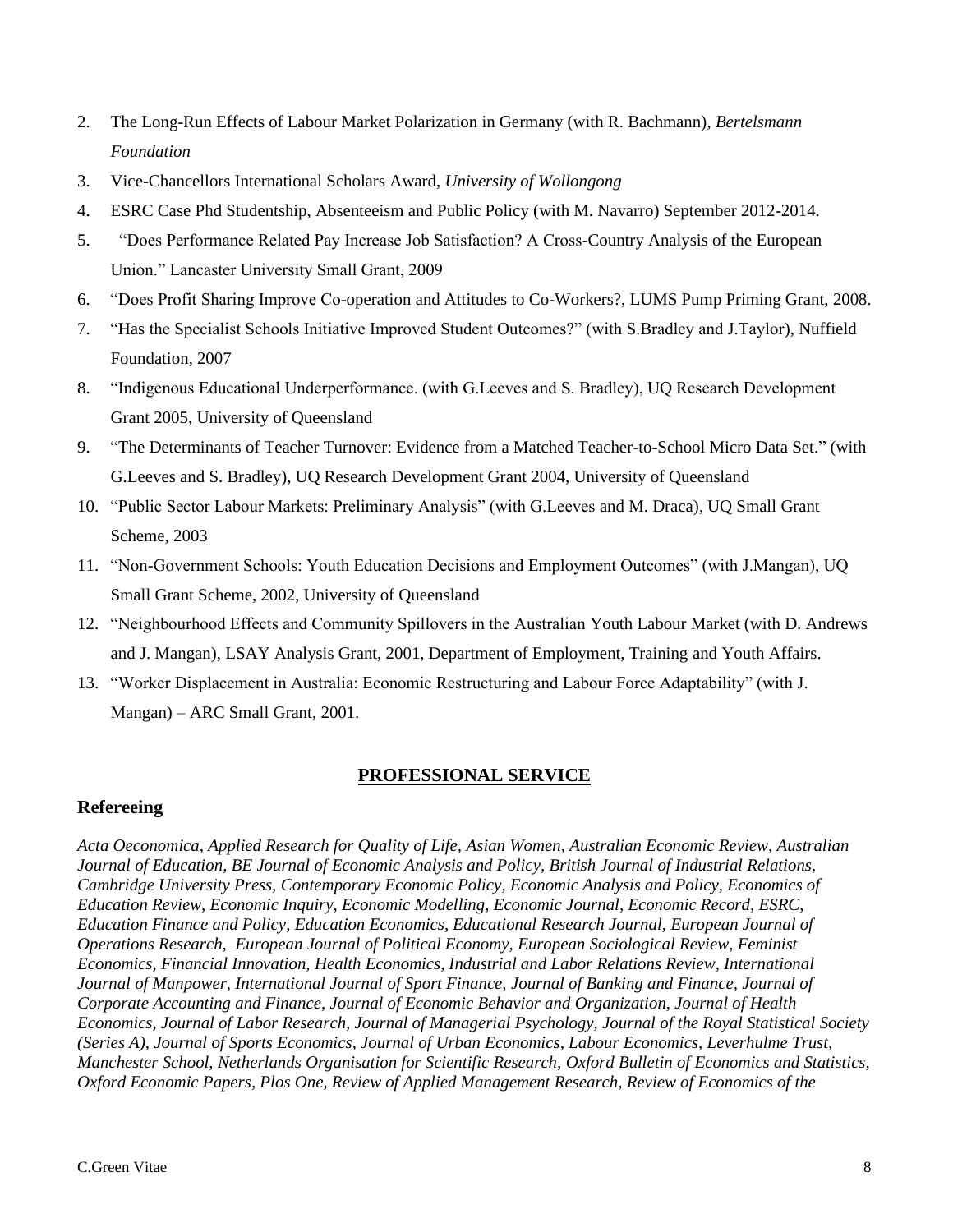*Household, Review of Financial Economics, Review of Industrial Organization, Scottish Journal of Political Economy, Southern Economic Journal, the Sociological Quarterly, Transportation Research Part A.*

### **Conference and Workshop Organisation**

Programme Committee Member, **Joint Meeting of European Society of Labour Economics and Society of Labor Economists**, London 2010; Conference and Programme Organiser, **International Workshop of Applied Economics of Education**, Catanzaro 2010-present; **Workshop in Honour of Pr. Robert Rothschild**¸ Lancaster University Management School, September 2010; Programme Committee Member, **Health Economics Study Group**, July 2015, Lancaster University; Programme Committee Member, **Scottish Economic Society Annual Congress**, 2016-2018; Guest Reviewer, **Colloquium of Personnel Economics (COPE)** 2019-2022; Programme Head, **Scottish Economic Societal Annual Congress**, 2019-2021.

# **Service and Administrative Roles**

| Internal Seminar Coordinator, Lancaster University Economics Department     | 2009-2011 |  |
|-----------------------------------------------------------------------------|-----------|--|
| Careers Officer, Lancaster University Economics Department                  |           |  |
| Economics Society Officer, Lancaster University                             |           |  |
| Panel Member, Danish Council for Independent Research,                      |           |  |
| Undergraduate External Examiner, Manchester University Economics Department |           |  |
| Director MSc in Economics, Lancaster University,                            |           |  |
| <b>Advisory Board Member,</b>                                               |           |  |
| Danish National Institute of Social Research (SFI)                          |           |  |
| Co-Editor, Education Economics                                              | 2011-15   |  |
| Council Member, Scottish Economic Society                                   | 2015-2021 |  |
|                                                                             |           |  |

## **TEACHING**

### **Undergraduate/Postgraduate Teaching**

#### *NTNU*

SØK1101 Environmental and Resource Economics SØK2007 Development Economics SØK3521 Economics of Education (Masters) SØK3522 Labour Economics (Masters)

### *Lancaster University*

ECON 206A (Microeconomics for Business), ECON 224 (Economics for Managers) ECON 327 (Human Resource Economics), ECON 332 (Development Economics) ECON 512 (Labour Economics – Masters). ECON 335, 350, 350B (numerous undergraduate dissertation supervisions). EMBA 555 (Business Economics, Executive MBA)

### *University of Queensland*

ECON 2800 (Labour Economics) ECON 3800 (Advanced Labour Economics)

## **Postgraduate Supervision**

*Masters Level:*